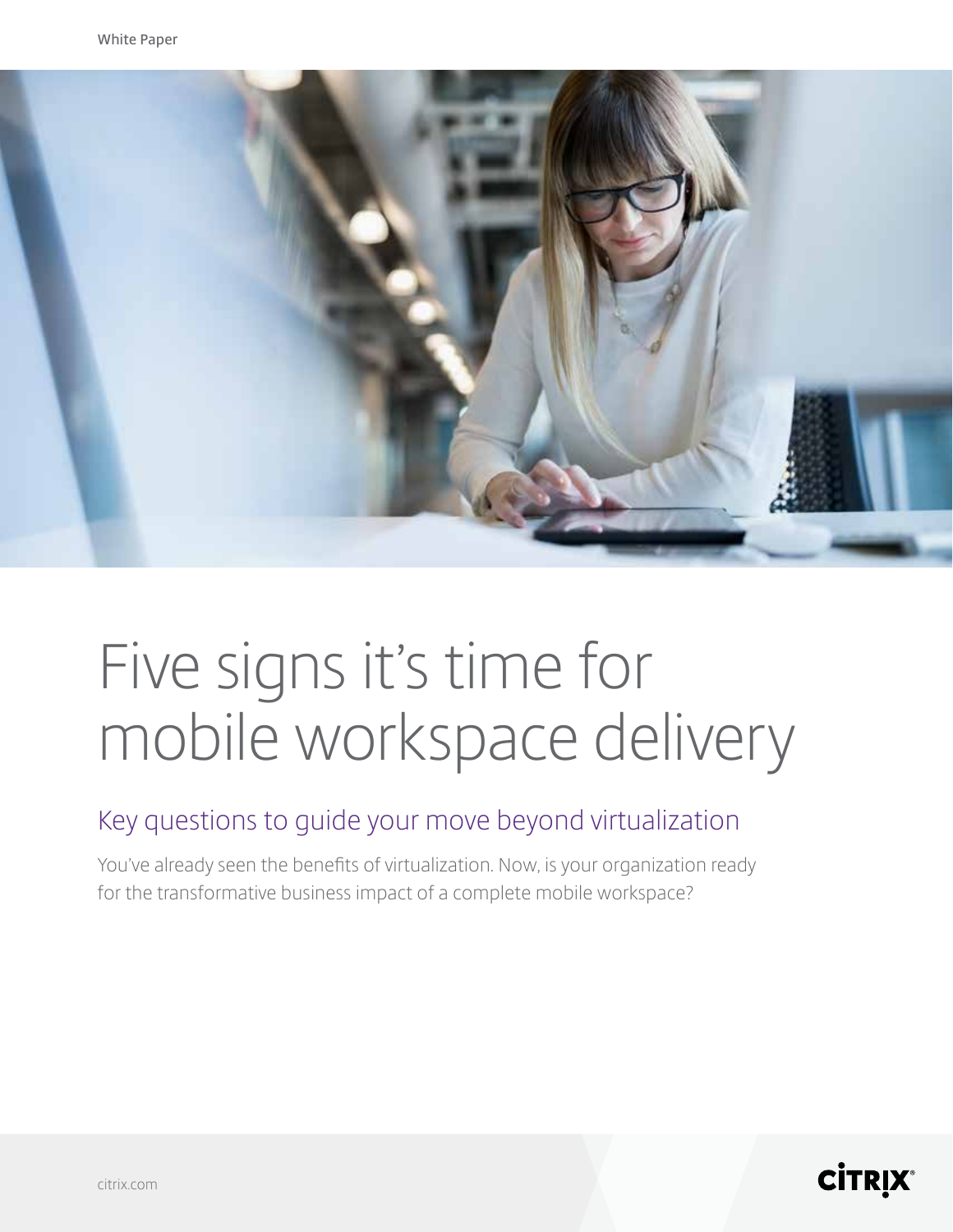Virtualization helped you address key user priorities including secure remote access and bringyour-own device (BYOD) while helping IT become more effcient and agile. Now times have changed. Workers use more devices and demand is intensifying for anytime, anywhere access to business apps and data. C-level executives need the business to be more productive—and that means workers who are mobile, secure and effcient. Can you enable full productivity on any type of device? Are consumer-grade mobile apps and fle sharing services poking holes in your security posture? Are multiple vendors causing headaches when you patch together solutions for app delivery, data, mobility and networking? If you can't provide the mobility, fexibility and seamless experience users have come to expect, it's time to update your strategy for the way people work today.

Evolving business and workforce needs are driving the rapid adoption of mobile workspace delivery by organizations of all kinds. A secure mobile workspace builds on your foundation of application or desktop virtualization to provide everything people need to be fully productive, anywhere, on any device. A complete workspace includes mobile application management (MAM), mobile business productivity apps like email and calendars, and synchronized data sync and sharing.

In this white paper, we'll pose the tough questions every IT organization needs to be asking today. We'll explain how those questions can be answered with a complete workspace that drives business value. We'll explain why virtualization shops are now expanding to embrace mobile workspaces, including:

- Enterprise fle sync and sharing (EFSS) to let people access business data and fles anywhere, on any device, while allowing IT to maintain full security, control and compliance
- Enterprise mobility management (EMM) to provide a consistent, seamless and high-quality experience on any device for any type of app—Windows, SaaS, web or mobile—while keeping sensitive data safe
- Networking to provide the scalability, performance and access control your business needs, with a convenient, unobtrusive security experience for users

#### **Know when you're ready for mobile workspace delivery**

Mobile workspace delivery is a response to the continued rise of business mobility, the explosion of mobile apps and devices, and the need for more a seamless, integrated experience for users as they transition across scenarios. Also known as a digital or unifed workspace, a complete mobile workspace brings together the essential elements of a worker's experience—secure access to apps, desktops, data and services from any device, over any network. Delivered through a single solution, a mobile workspace also meets the need to make IT more streamlined, secure, scalable and efficient.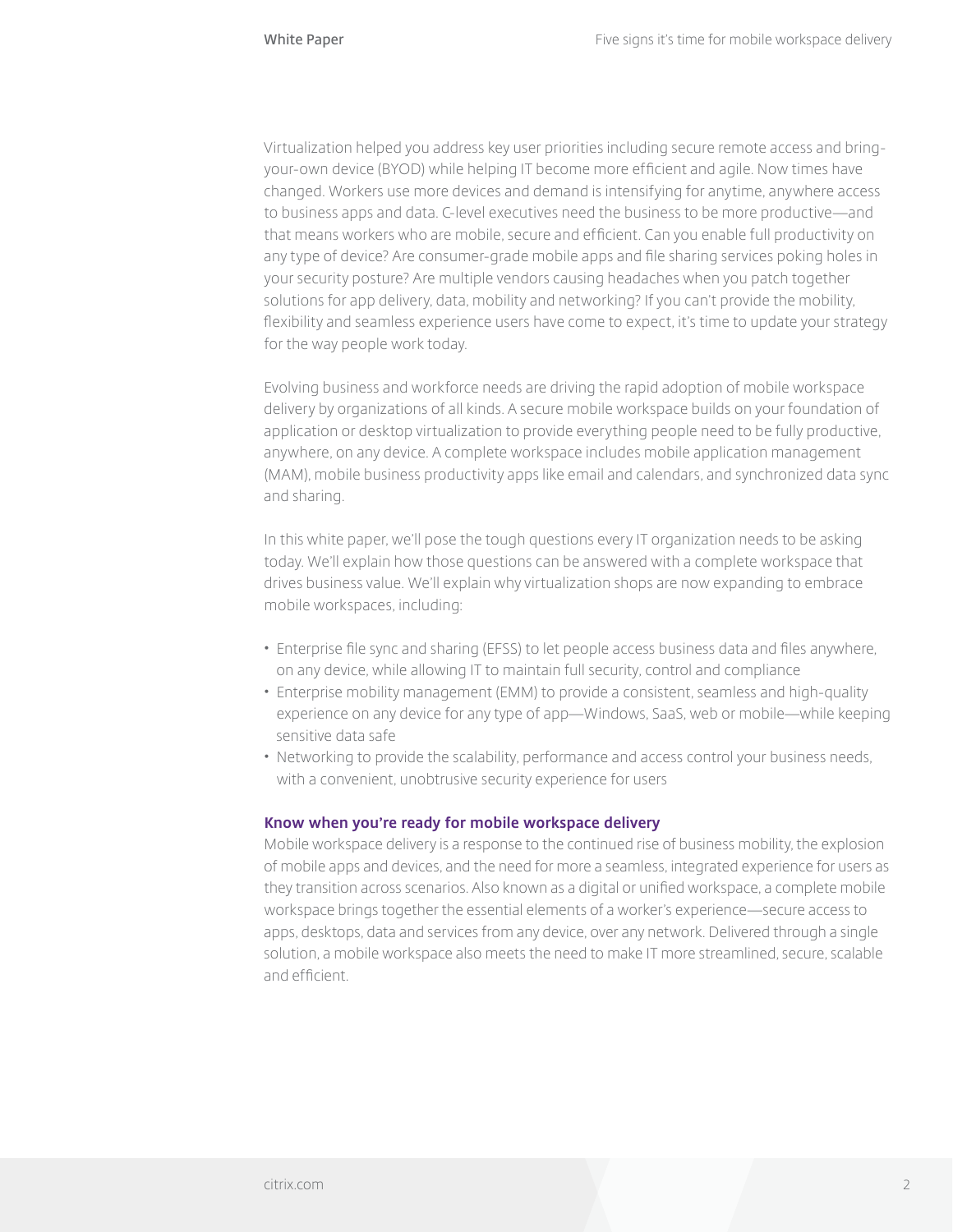The drivers for the rise of mobile workspace delivery are clear and powerful. Mobile technologies have transformed the way people conduct their personal lives, and mobility is quickly becoming a baseline expectation at work as well. In Forrester research, 58 percent of enterprise workforce respondents said they expect their company to provide the mobile tools they need to do their job, and 68 percent of these respondents said they use a smartphone at least weekly for work.<sup>1</sup>

#### **Mobile technology has transformed the way people work**



Global Business Technographics® Applications and Collaboration Workforce Survey, Forrester Research Inc., 2015

The implementation of work-at home strategies can help companies retain talented employees and empower them for full productivity—but only if the right tools are available. In the survey, 56 percent said they are more productive when working from home, and 45 percent of respondents said they would work from home more frequently, but only 39 percent feel their company provides home workers with all of the technology they need to do their job from home.<sup>2</sup>

#### **Working at home is in demand but the right tools are needed**



Businesses now recognize the potential to increase productivity, agility and employee satisfaction through remote work—whether at home, a client site, a hotel or a coffee shop. It's up to IT to evolve accordingly. A complete mobile workspace provides the way forward.

1 Forrester Research Inc., Global Business Technographics® Applications And Collaboration Workforce Survey, 2015 <sup>2</sup>Forrester Research Inc., Global Telecom & Mobility Workforce Survey, 2016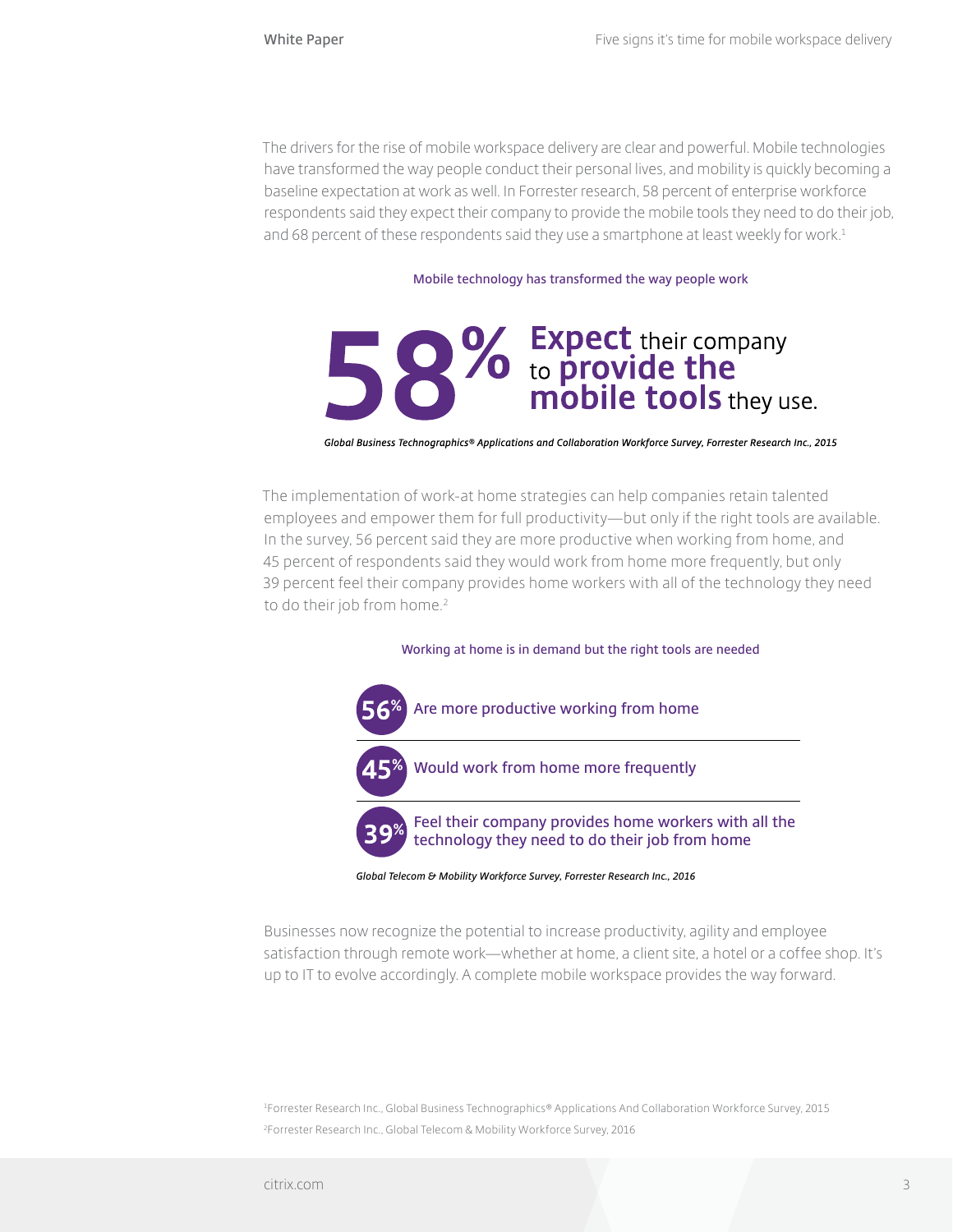#### **Five questions that only a mobile workspace can answer**

#### 1. Are you able to deliver any app to your users with the enterprise features and experience they need and want?

Some of your users are going to require native mobile apps, web apps, and virtual apps. Are you able to deliver all these different types of apps through a single app store over the same network infrastructure? For BYOD users, are you able to separate your users' personal apps and data, without having to enroll their personal smartphone or tablet? Some of your users may have had to resort to using native mobile email to be productive. But native mobile email lacks many of the enterprise features they're used to having when they use their email with their desktop or laptop. Are you able to provide them the choice of a virtual enterprise email app or an enterprise class, secure mobile email app? For web apps, a mobile workspace gives you the option of using a native secure mobile browser or a virtual browser.

#### 2. Can you provide secure access to you users regardless of the type of app, connection, or device?

For virtual apps and desktops can employees be productive from anywhere—even over low bandwidth or shared wif—without increasing risk? For mobile apps, does each app have its own secure VPN tunnel to prevent malicious to access your corporate network or do the apps have to share a single VPN tunnel even if the apps are managed?

#### 3. Do your users have a secure and effective way to share documents?

Employees have little patience for clumsy SharePoint implementations or slow FTP sites. If they don't have a simple and convenient way to share documents, they'll use their personal fle share system for business purposes. That's a huge risk for your business. Consumer-focused storage systems are great for family photos or personal documents, but they're hardly enterprise-class.

A mobile workspace can include fle sharing that integrates with both virtual desktops and mobile apps for a seamless experience. Workers can easily share content with the right people—including vendors, partners and other employees—while IT maintains security and control based on the content of the fles themselves.

#### 4. Does your mobility vendor strategy make sense?

Are you managing multiple vendors for app and desktop virtualization, enterprise mobility management, secure data sync and share, mobile productivity apps and networking? You already know how hard that makes it to manage apps across point products, much less provide a unifed user experience. It's time to get control over all types of apps with a consistent approach.

A mobile workspace solution lets IT streamline and simplify. Working with a single vendor for a complete mobile workspace saves time, reduces staff training needs, simplifes technical support, lowers overall costs and gives users a more seamless and convenient experience.

#### **Key use case: BYOD**

Mobile workspace delivery gives people fexibility to be productive on any device, including the devices they've chosen to use in their personal lives. In fact, this preference can be so strong that the adoption of BYOD is becoming a matter of necessity for many IT organizations to avoid the risks of shadow IT and unsanctioned practices. While some workspace vendors limit users to a set number of devices, Citrix Workspace Suite allows people to use as many devices as they'd like—four, six or even more.

#### **Key use case: Shared mobile devices**

Many organizations provide corporate mobile devices to be shared among feld or mobile workers, such as factories, hospitals and telecommunications providers. With Citrix Workspace Suite, the company can maintain security and control through MAM while still providing a simple and transparent user experience.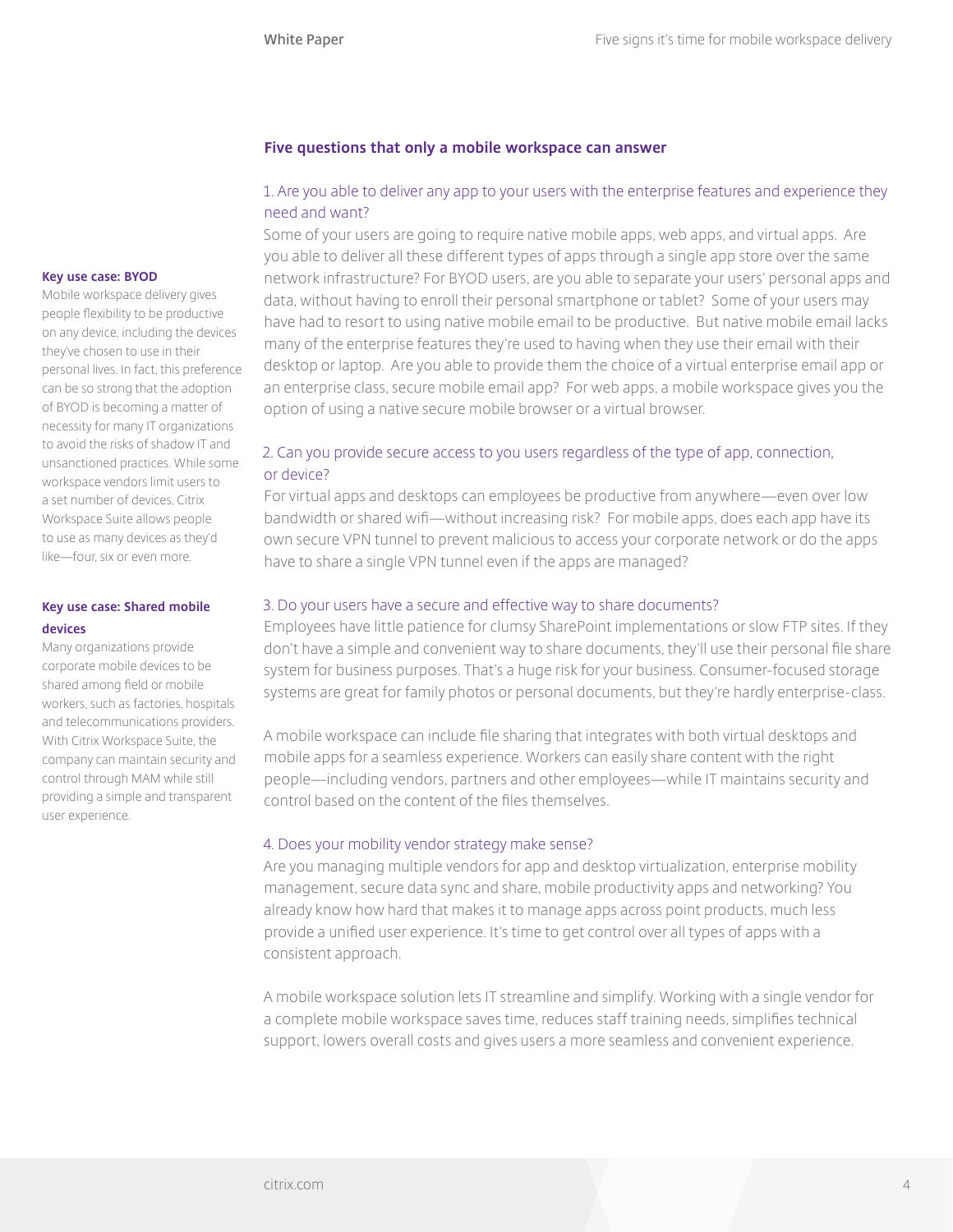#### 5. Are you securing your enterprise by protecting apps and data?

A mobile workspace solution must address fve essential pillars of enterprise security:

- **• Identity and access** ensure appropriate levels of access by user, endpoint, network and security profle
- **• Network security** provide encrypted delivery of applications and desktops, enforce network access control and segment networks for compliance and security
- **• Application security** centralize patch and confguration management, provide secure access even from BYO devices, and protect against zero-day and denial of service attacks
- **• Data security** keep data secure in the datacenter, containerize and secure data on mobile devices and ensure secure fle sharing.
- **• Monitoring and response** quickly triage and identify the source of service issues, detect misconfgurations and attacks, support compliance, and ensure uptime and performance

#### **Making the move to mobile workspace delivery with Citrix Workspace Suite**

Citrix Workspace Suite is a complete solution for mobile workspace delivery, expanding on the Citrix virtualization technology you're already using. Citrix XenApp powers virtual app delivery, while Citrix XenDesktop powers VDI and other virtual desktop delivery models. These core capabilities are complemented with Citrix ShareFile for enterprise fle sync and sharing (EFSS), Citrix XenMobile for enterprise mobility management (EMM) and Citrix NetScaler for secure remote access from any device.

The business value of Citrix Workspace Suite is clear: driving productivity for the mobile workforce and the business while streamlining IT processes.

**Aligning with C-level outcomes**

**Take it from Citrix customers— 84% of customers agree that**  *"Citrix Workspace Suite has helped to mobilize the workforce so we can easily and securely access apps, desktops, data and services from any device, over* 

*any network."*

Source: TechValidate. TVID: CBD-465-7FD

Citrix Workspace Suite helps IT leaders meet the expectations of senior executives as refected in a recent survey.

| <b>CİTRIX</b>                                                            | TechValidate<br><b>Flaxaurdh by</b>                                                   |
|--------------------------------------------------------------------------|---------------------------------------------------------------------------------------|
| C-level goals around mobility, employee<br>demand, security drive choice |                                                                                       |
| Workspace Suite?                                                         | What are the key C-level strategic priorities that align with your purchase of Citrix |
| Support the need for mobility                                            | 64N                                                                                   |
| Improve employee experience                                              |                                                                                       |
| improve security and privacy                                             | 54%                                                                                   |
| Drive business productivity and efficiency                               | 51%                                                                                   |
| Speed IT service delivery                                                | 57%                                                                                   |
| Allgri business and IT -                                                 |                                                                                       |
|                                                                          | Nets: thick a Hullale choos question - response percentopes may not edd at total -    |
| Source: C TechValidate survey of 116 users of Citrix Workspace Suite     |                                                                                       |
|                                                                          |                                                                                       |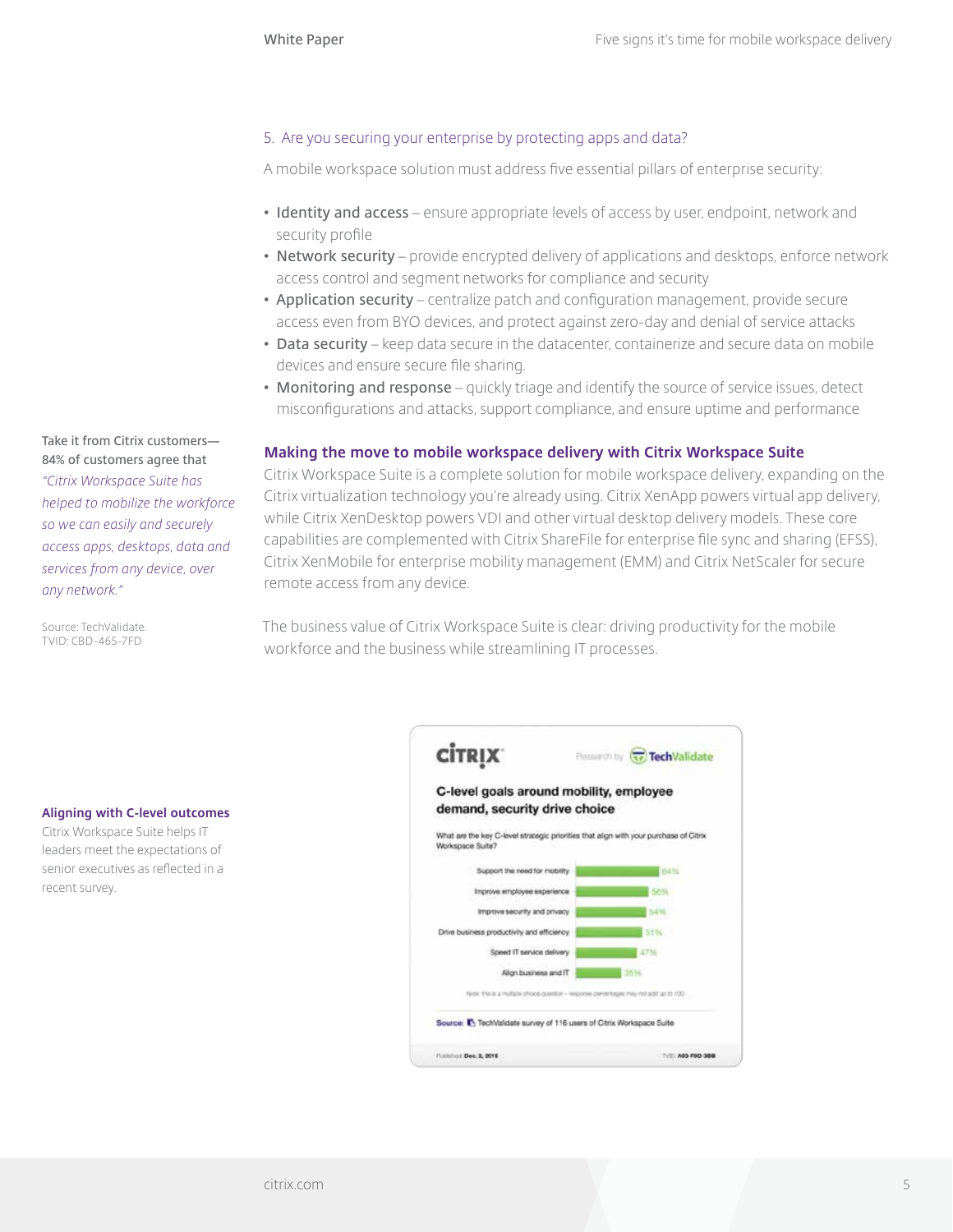#### **Expanding to EFSS with ShareFile**

App and desktop virtualization give people the freedom to access apps and data from wherever they're working, but data is no less critical for business productivity. People need to be able to access, sync and share fles easily from whatever device they're using. The use of unsanctioned personal fle sharing services pose serious security risks and undermines compliance. IT needs to provide an enterprise-grade service with a consumer-like experience and enhanced business functionality to promote adoption.

ShareFile complements app and desktop virtualization as part of a complete mobile workspace. For users, ShareFile provides:

- Anywhere, any-device data access though data sync tools & apps for any device
- Ability to access data within the network as well, including SharePoint and network drives
- Seamless, convenient user experience including Microsoft Outlook® Plug-In, Windows Explorer and Mac Finder Integration; Large File support – up to 100 GB; Built-in Mobile Content Editor
- Simple, intuitive collaboration experience

For IT, ShareFile provides:

- Control over where data resides through StorageZones and StorageZone Connectors for SharePoint and network drives, giving IT the fexibility and control to store data wherever best fts requirements of regulatory compliance, IT strategy and infrastructure
- Centralized management and security, including robust reporting and notifcation features and DLP integration
- Native device security policies to extend security to endpoints
- On-demand sync for virtual desktops

#### **Expanding to EMM with XenMobile**

Mobile devices have become central to business productivity, as people turn to tablets and smartphones—both IT-issued and BYO. IT needs to protect data accessed on these devices without overly restricting use or interfering with personal content. At the same time, IT has to make sure that consumer-grade mobile apps for business protect corporate data.

App and desktop virtualization address one component of secure mobile and remote access, keeping sensitive data in the datacenter and not on the device itself. XenMobile complements virtualization by allowing data to be downloaded securely to a mobile device when needed.

#### **Key use case: Microsoft Offce 365**

If you're considering Office 365, XenMobile offers key enhancements that no other EMM solution can match. For example:

- IT can deliver Office 365 through a corporate app store
- Data is encrypted and users can be prevented from storing data beyond IT's control
- With ShareFile integration and security partners such as Skycure and Netscope, Office 365 users can be preventing from storing their fles in unmanaged storage services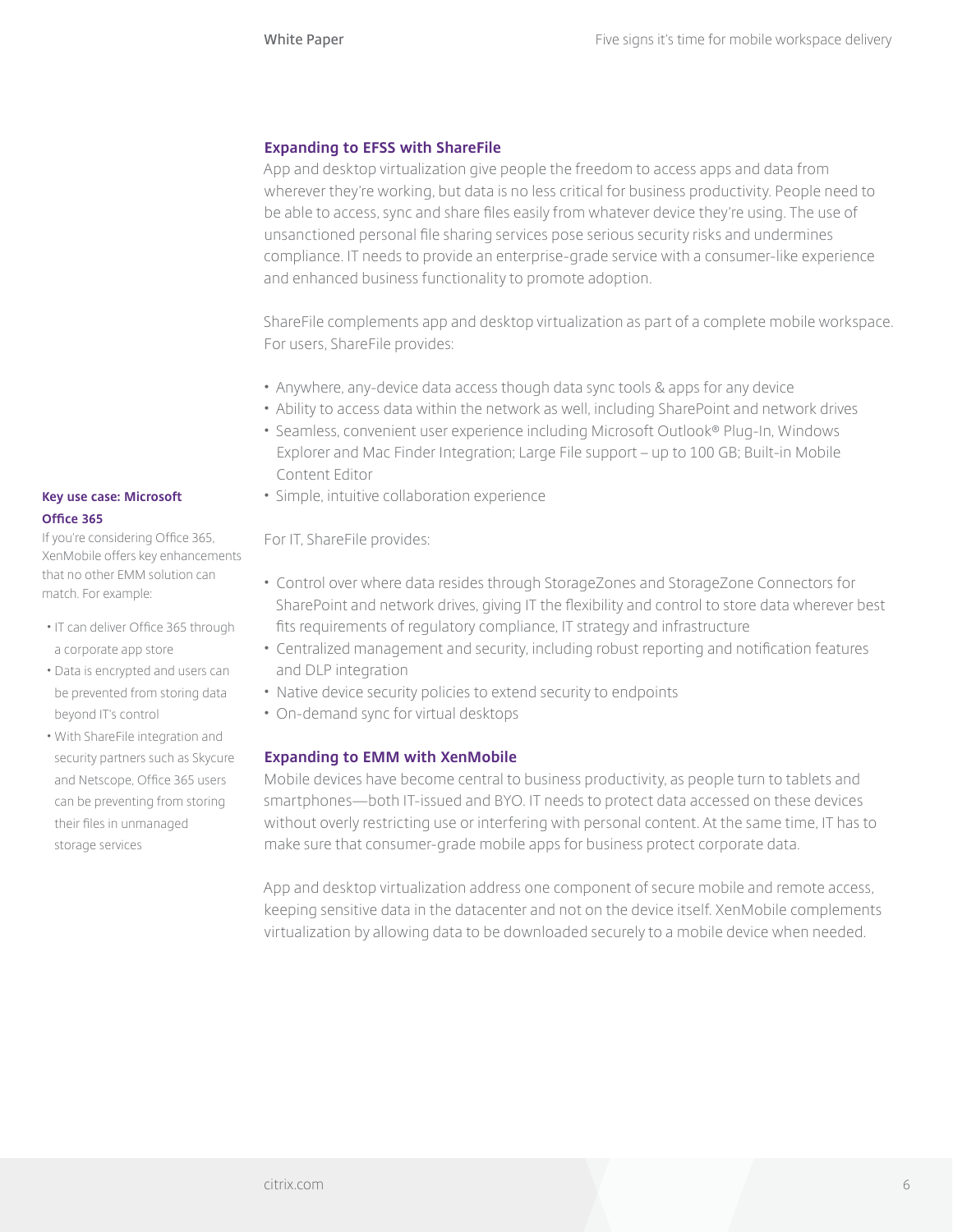For users, XenMobile provides:

- Mobile productivity with a transparent and convenient security experience
- Separation of business and personal content on BYO devices to maintain user privacy
- The most complete suite of secure mobile productivity apps, including apps for mail, website access and company-specifc forms

For IT, XenMobile provides:

- Network security through Citrix NetScaler and micro-app VPN, which reduces the risk of unauthorized access to your network
- Device and data security through containerization, encrypted storage and usage, app-to-app data control and selective data wipe
- Uniform management across different platforms and devices through a single console for a better IT admin experience

#### **Expanding to secure remote access from any device with NetScaler Unifed Gateway**

With more types of devices and apps being used, remote access can easily become much more complex for IT, with a myriad of more point products for different devices, ownership models, networks and apps. IT needs to consolidate and simplify remote access infrastructure while giving people a simple, consistent way to access their apps from whatever device they're using.

NetScaler solves the complexity of any-device, any-app productivity. The solution provides remote access from any device type to XenApp and XenDesktop environments; SSL VPN-based remote access to enterprise apps, web apps and SaaS; and integration with XenMobile for secure mobile apps.

For users, NetScaler Unifed Gateway provides:

- One URL to access any app using any type of device
- A stable, high-performance app experience over any network

For IT, NetScaler Unifed Gateway provides:

- A consolidated remote access infrastructure
- Visibility into XenApp and XenDesktop traffc via HDX Insight to help ensure a good user experience

#### **Mobile Workspaces: Where to begin**

Many Citrix customers approach the move to mobile workspace delivery through a phased implementation focusing on user impact and business value.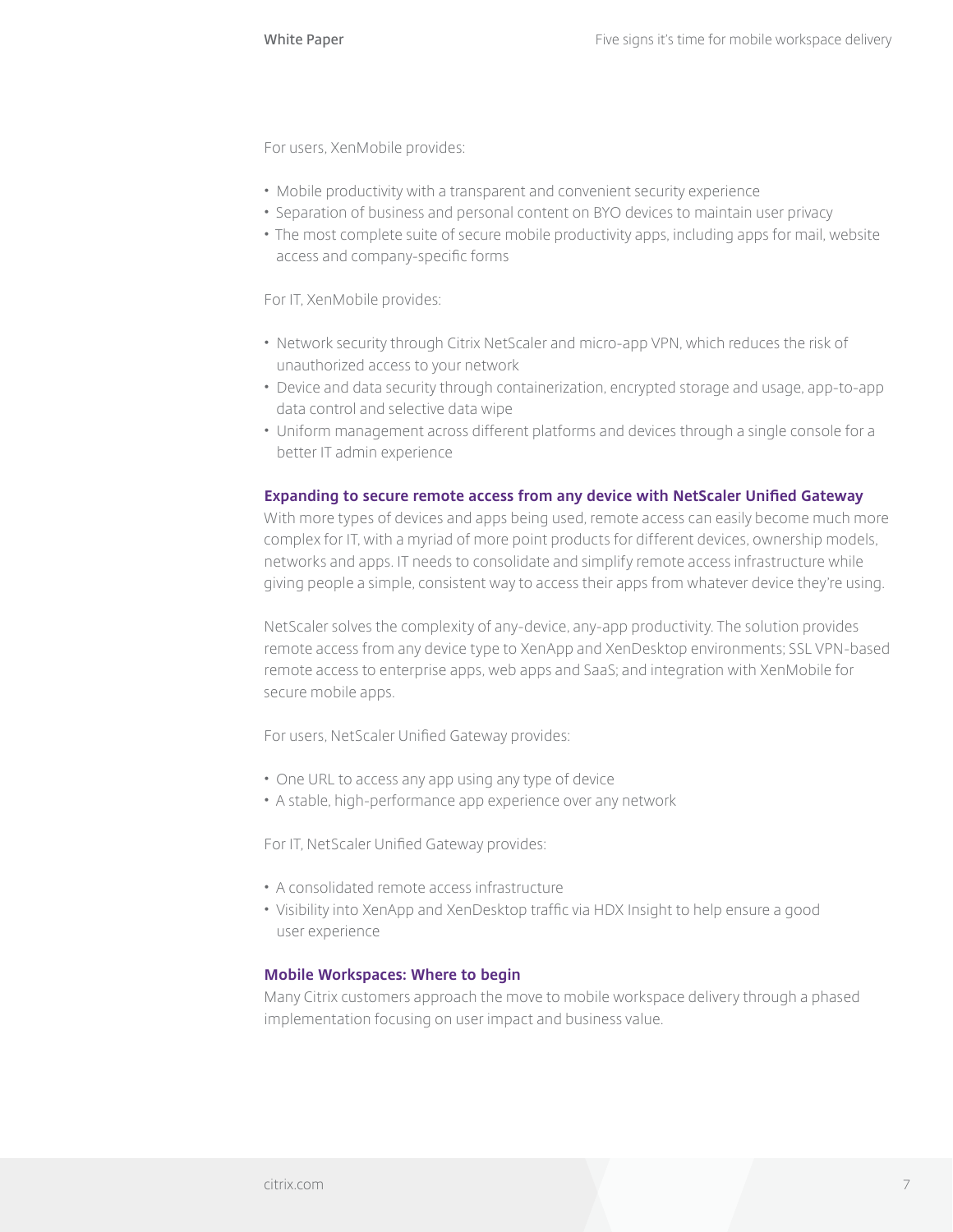First, assess your environment to understand your existing business mobility deployment and its challenges to users and IT. Whiteboard existing scenarios like:

- An inconsistent authentication experience and usability across environments
- Weak or no integration between apps
- Resistance from BYO users to enroll personal devices
- A lack of secure productivity out of the offce

You'll also need to identify key mobility use cases and workfows. Consider these from the perspective of users and the workforce, and their needs, preferences and workstyles across different types of devices, apps and networks.

Your assessment should also include business requirements around security and compliance.

Next, create a conceptual solution mapping out the proposed user experience and workfows. Focus initially on low-hanging fruit that can deliver quick wins for IT and users, such as adding ShareFile to support important fle sharing use cases, and then expanding with XenMobile to allow a greater range of mobile apps to be used. Your proof-of-concept for the solution should be conducted with representatives from all business units to ensure that you're meeting the full spectrum of requirements.

Implement your mobile workspace solution in phases, not for every user at once. Target a single business unit, and manage adoption for success by collecting feedback, evaluating acceptance and using this insight to iterate and refne the solution.

#### **Conclusion**

The rise of mobile workstyles and the increasing strategic importance of business mobility pose challenges that can't be addressed through a piecemeal, multi-vendor technology stack. Only a complete and unifed mobile workspace delivery solution can empower people to be fully productive on any device, using any app, with the high-quality experience they demand and the security IT requires.

With Citrix Workspace Suite, organizations can overcome mobility headaches around security and management, provide a rich set of enterprise-grade mobile productivity apps, enable secure fle sharing on any device and deliver a seamless experience through a single, comprehensive solution. By implementing Citrix Workspace Suite through a phased approach based on your most important use cases, you can complete the transition to mobile workspace delivery while driving optimal value for your business.

#### **Next Steps:**

[Learn more about Citrix Workspace Suite](https://www.citrix.com/products/citrix-workspace-suite) [Trade up to Workspace Suite and save](https://www.citrix.com/products/citrix-workspace-suite/trade-up.html) [Five Organizations Power Business Mobility with Mobile Workspaces](https://www.citrix.com/content/dam/citrix/en_us/documents/products-solutions/five-organizations-power-business-mobility-with-mobile-workspaces.pdf)